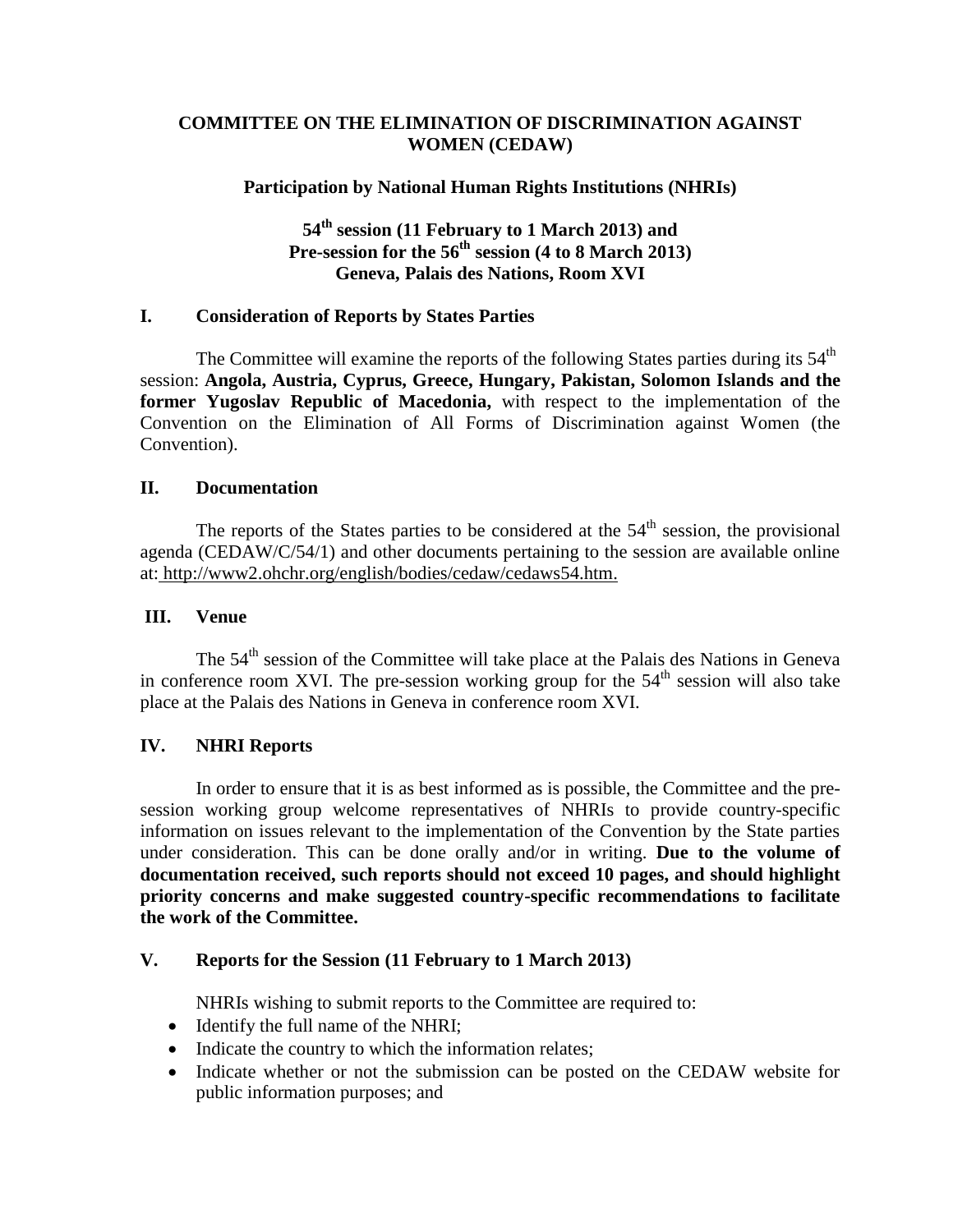Submit the report in Word and pdf format by e-mail and thereafter submit **35 copies** in hard copy format.

All submissions should arrive two weeks prior to the beginning of the session to the Secretariat of the Committee, i.e., **no later than 28 January 2013**. The Word and pdf versions of the report should be sent to the following e-mail address: [cedaw@ohchr.org.](mailto:cedaw@ohchr.org) Hard copy submissions should be mailed to:

CEDAW Secretariat OHCHR - Palais Wilson 52, rue des Pâquis CH-1201 Geneva 10 Switzerland

NHRIs are additionally urged to ensure that the requisite number of hard copies of their reports/information reach OHCHR in time for the respective session. Due to the large volume of information received from NHRIs and other stakeholders, OHCHR does not photocopy reports received from NHRIs.

In regard to the above, it is noted that the Committee has the prerogative to take into account all information submitted to it until the consideration of a report by a State party has been concluded.

#### **VI. Reports for the Pre-Session Working Group (4 to 8 March 2013)**

The Pre-Session Working Group will prepare list of issues for the following States parties that are scheduled to be considered at the 56<sup>th</sup> session: **Andorra, Benin, Cambodia, Colombia, Republic of Moldova, St. Vincent and the Grenadines, Seychelles and Tajikistan.** NHRIs wishing to submit reports to the pre-session working group should follow the same requirements for submission of reports for the session as indicated above. NHRIs should send **10 copies** of their reports **no later than 28 January 2013.** (The pre-session working group prepares lists of issues and questions for the States scheduled to be reviewed two sessions subsequent to the current session.) The Word and pdf versions of the report should be sent to the following e-mail address:  $\text{cedaw@ohchr.org}$ . Hard copy submissions should be mailed to:

CEDAW Secretariat OHCHR - Palais Wilson 52, rue des Pâquis CH-1201 Geneva 10 Switzerland

### **VII. Meetings with NHRIs**

The Committee has set aside time at its  $54<sup>th</sup>$  session for NHRIs to provide oral information in respect of countries being considered during the session. This meeting is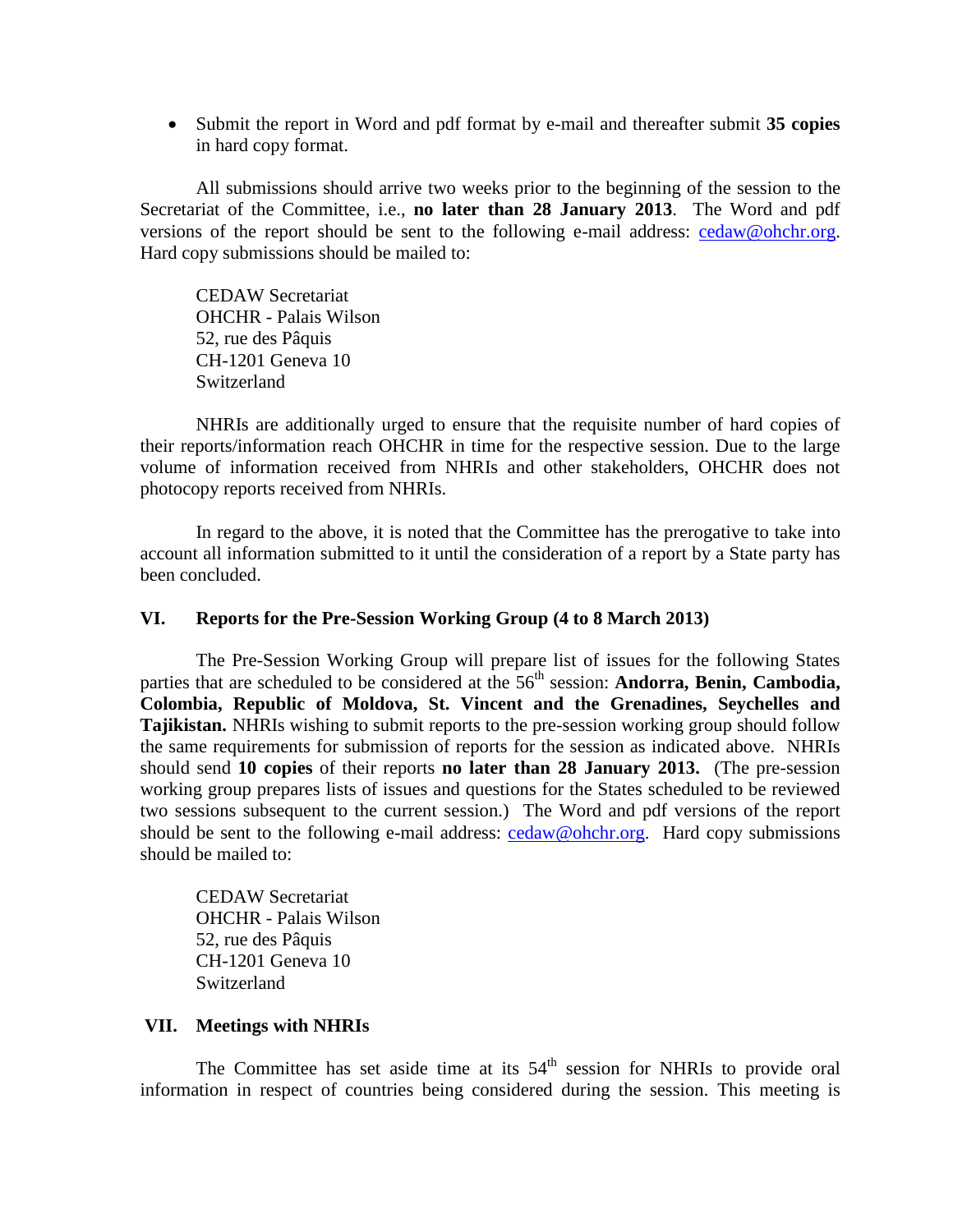scheduled on 11 February 2013 from 4:30 to 5:30 pm for countries that will be considered the first week (Austria, Cyprus, Hungary and Pakistan), and on 18 February 2013 from 4:30 to 5:30 pm for countries that will be considered the second week (Angola, Greece, the former Yugoslav Republic of Macedonia and Solomon Islands). The meetings will take place in conference room XVI and are open to the public. For the schedule of consideration of States parties' reports, please contact the Secretariat.

Oral interventions by NHRIs must be concise. On average, not more than 10 minutes are allocated for the NHRIs wishing to intervene on one particular country. NHRIs making oral interventions should ensure that they bring **35 copies of their oral statements** at least 15 minutes in advance of the meeting for circulation to the Committee and for interpretation purposes in addition to any reports. Prior to the presentation, NHRIs are requested to send an electronic version of their statements in Word and pdf format to: [cedaw@ohchr.org.](mailto:cedaw@ohchr.org)

The pre-session working group also provides an opportunity for NHRIs to address the Committee concerning all countries that will be taken up at the  $56<sup>th</sup>$  session. This meeting will take place on 4 March 2013 following the meeting with non-governmental organizations scheduled from 11:30 am to 12:30 pm in room XVI. The paragraph above relating to the oral interventions by NHRIs is applicable to the pre-session working group as well, except that NHRIs need only bring **15 copies of their oral statement** prior to the meeting for circulation to the working group and for interpretation purposes in addition to any reports. Prior to the presentation, NHRIs are requested to send an electronic version of their statements in Word and pdf format to: [cedaw@ohchr.org.](mailto:cedaw@ohchr.org)

## **VIII. Registration**

NHRI representatives who wish to attend any sessions of the Committee or presession working group are required to be duly registered. In order to register, all NHRIs representatives must fill-out and submit the "Conference Registration Form" [\(http://goo.gl/2](http://goo.gl/)61iF). This form must include the full title of the NHRI; the name and date of birth of the representative; the country of origin of the applicant's passport or national identity document with date of expiration; telephone number, e-mail and address; occupation; and address in Geneva. **The form, which must be dated, should be submitted by e-mail to [cedaw@ohchr.org](mailto:cedaw@ohchr.org) no later than 1 February 2013** so that arrangements can be made for the issuance of United Nations ground passes to enter United Nations premises. Representatives who submit forms that are illegible, incomplete or after the deadline may not be accredited.

To receive the ground pass, all applicants, in addition to sending the form by e-mail to [cedaw@ohchr.org](mailto:cedaw@ohchr.org)**,** are required to bring the original of the Conference Registration Form, a valid national passport or government issued ID bearing a photograph, and appear in person at United Nations Pass and Identification Unit, located at Pregny Gate, United Nations Office at Geneva, Avenue de la Paix 8-14, Geneva, Switzerland. The office hours are 8.00 am to 5.00 pm, Monday through Friday. Please note that NHRI representatives must bring their passports (or government issued photo ID) every time they wish to enter UN premises.